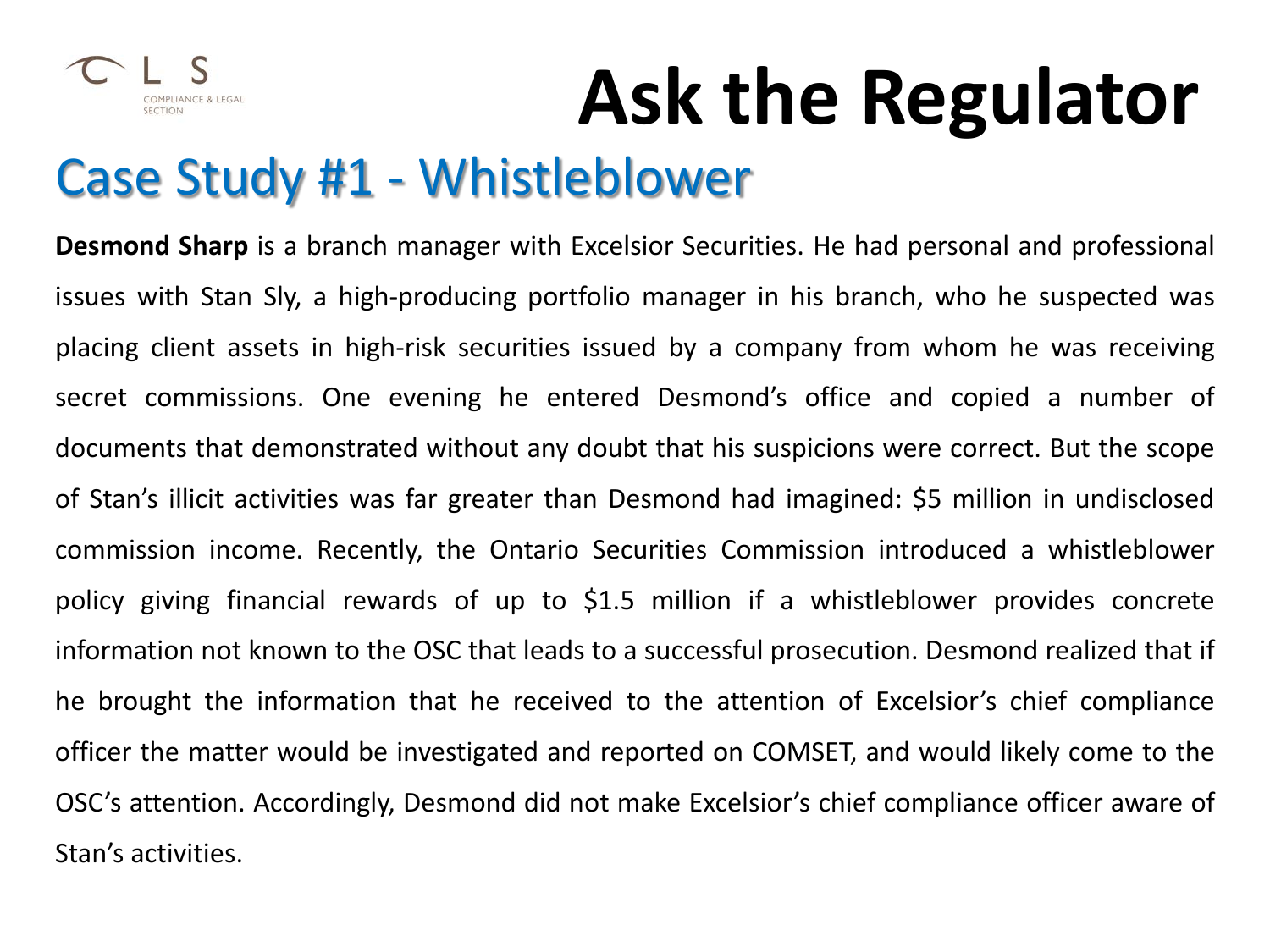

#### Case Study #2 – Exempt Products & Outside Business Activities

**Deborah Clueless** is a planner at the Fund Factory, a mutual fund dealer who also sells exempt products to her customers. One evening she made the acquaintance of Steve Slick, an entrepreneur in the mobile potato processing business (i.e. he ran a fleet of chip wagons). Steve told her that he was looking to raise \$2 million to finance the expansion of Ye Olde Chippery, his potato business. She brought the opportunity to her branch manager who sent the investment brochure to the dealer's head office for review. Sammy Blind, a product approval specialist at the dealer, felt that the food processing business had great potential but did not realize that Steve planned on selling french fries out of beaten up trucks. Sammy was impressed by the Chippery's financial statements but did not realize that the cash on its balance sheet had been recently raised, and did not result from any actual sales.

Based on his review of the financial statements and a brochure that described the investment opportunity, Sammy approved the convertible debentures for sale. Deborah contacted a large number of her clients to solicit them to buy Ye Olde Chippery debentures. She told them that to participate in the investment they needed to have a "net worth" in excess of \$1 million. Many of her clients qualified because real estate values had increased considerably in the GTA. Deborah did not think to cross-reference the information contained in the accredited investor forms attached to the Chippery subscription agreements with the new client information forms for her participating clients. But this did not matter because the forms were all out of date. Steve was so impressed with Deborah's ability to raise money that he appointed her as the Chippery's CFO. Deborah forgot or neglected to disclose this to the Fund Factory. Part of her job as CFO was to raise money from investors who did not have accounts with her at Fund Factory. Some of them were Deborah's insurance

clients. One afternoon, the receptionist at Deborah's Fund Factory branch remarked to Sid Sleepy, the branch manager, that Deborah regularly met with people in the office who the receptionist did not recognize to be clients and that she was occasionally asked to photocopy cheques made out to Ye Olde Chippery.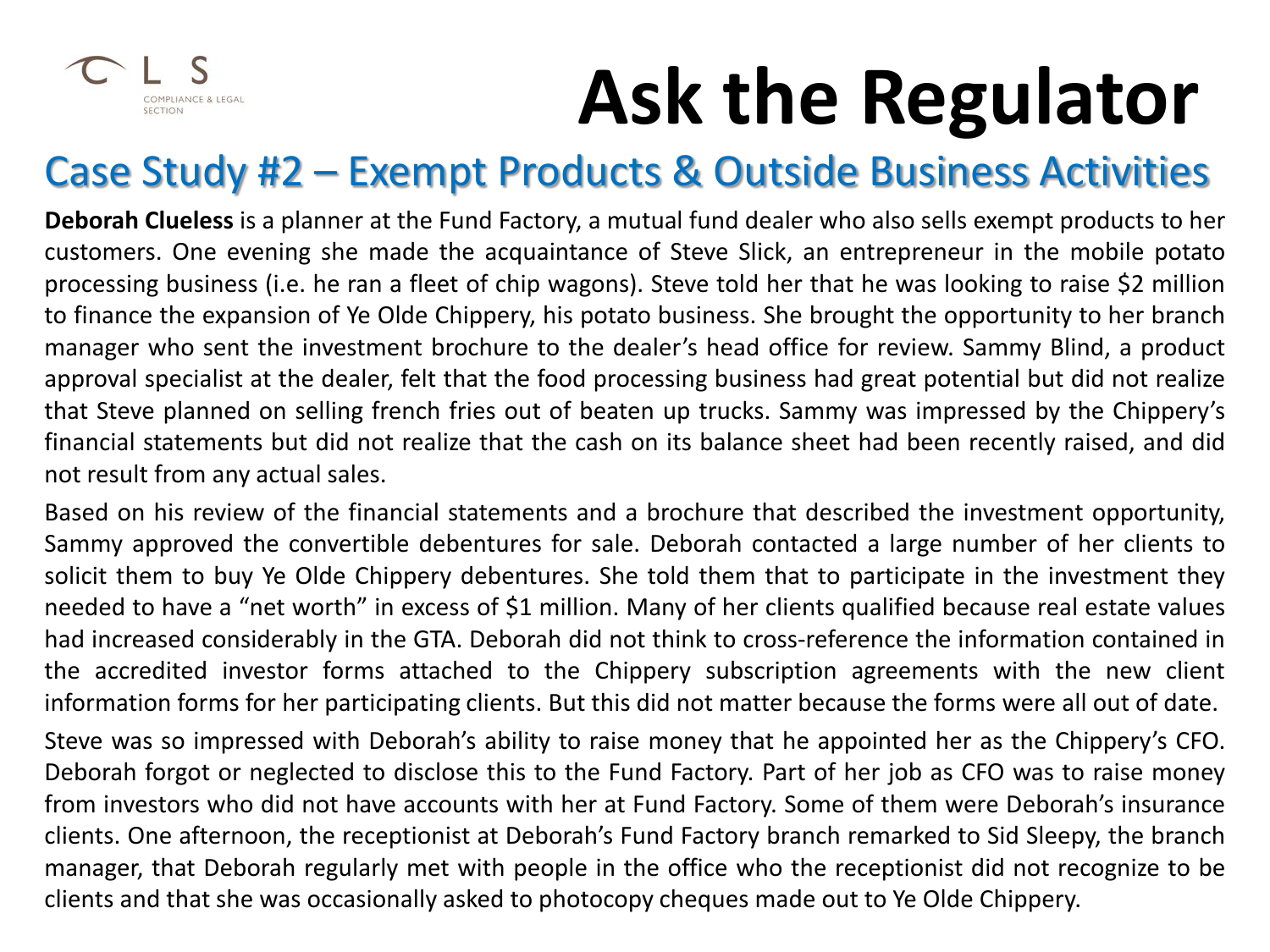

### Case Study #3 – Credit for Cooperation

Upon becoming aware of Deborah's activities, Fund Factory engaged in a top to bottom review of its product approval processes, as well as its supervision procedures for ensuring that exempt products are only sold to qualified investors. The Fund Factory also reports the incident to the MFDA on METs and self-reports to the Ontario Securities Commission. The Fund Factory determines it appropriate to pay compensation to affected clients even in the absence of a civil proceeding but that no payments would be made to non-clients that Deborah solicited. Fund Factory approaches the Ontario Securities Commission and the MFDA and asks that any enforcement proceedings against it be resolved by way of a no-contest settlement. OSC Staff declined this proposal because Fund Factory was not fully cooperative (no compensation was paid to non-clients) and that enforcement proceedings were more appropriate before the MFDA which does not permit no-contest settlements.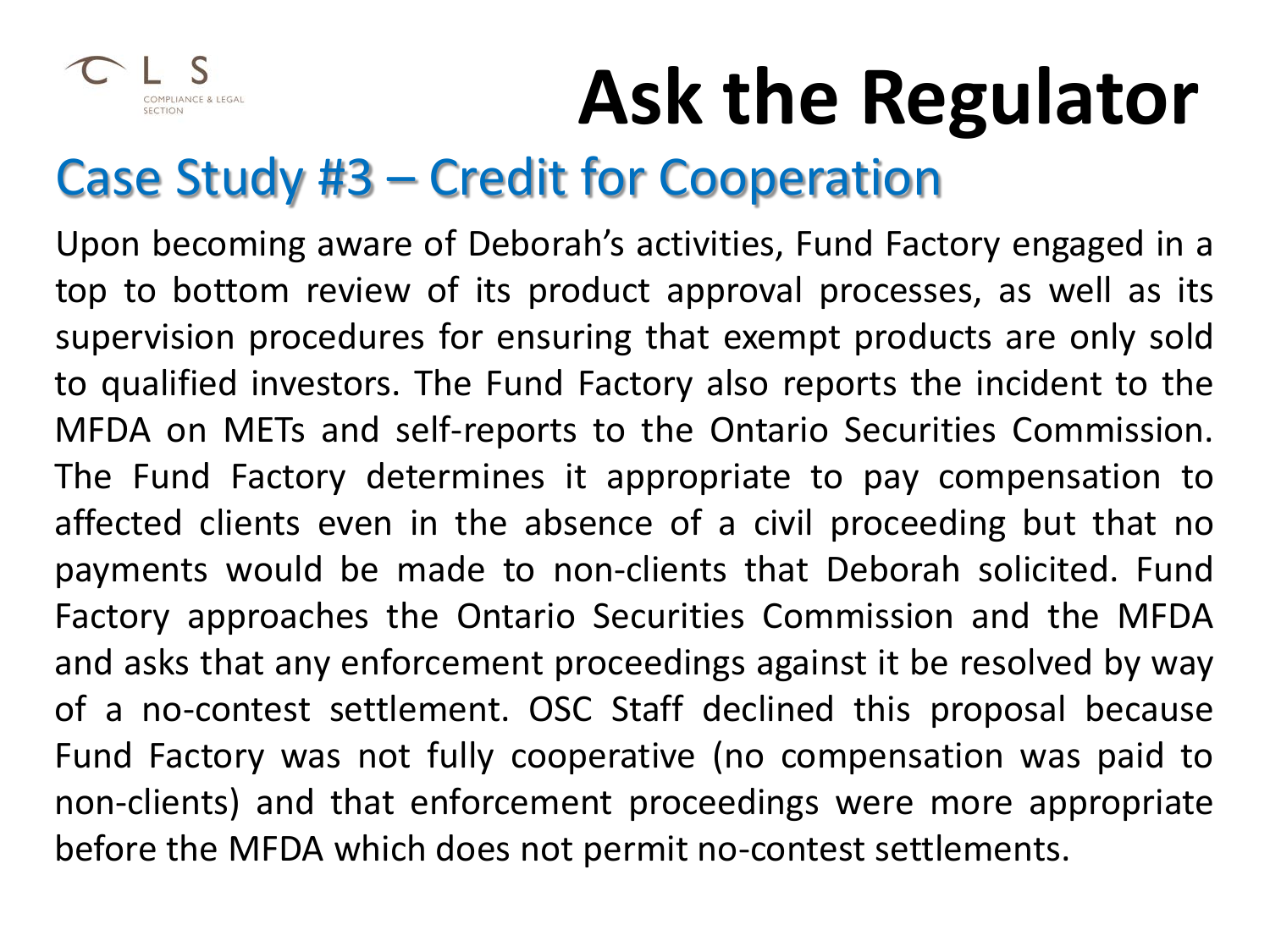

#### Case Study #4 – DMA Accounts

Engulf and Devour Asset Management, a small U.S. based hedge fund, is a longstanding client of Excelsior Securities. Starting in about January of this year, Manny Pulator, an Engulf and Devour trader began to acquire shares in Crapshoot Resources. Engulf and Devour ultimately built a position of just under 10 percent of the Crapshoot shares. An Excelsior trader was slightly surprised that there seemed to be a fair bit of liquidity for Engulf and Devour's purchase orders given that the public float was quite small, but he attributed this to the fact that there probably were a number of investors who wanted to take the opportunity to liquidate their positions.

During the same period, a large number of mostly buy and some sell orders were being placed for Crapshoot shares by an Excelsior DMA client, a Swiss brokerage that was affiliated with a large multi-national bank. Excelsior was not aware of this broker's client, but was confident that a globally recognized financial institution had adequate compliance procedures in place to know its client. The DMA client's sell orders did tend to cross with Engulf and Devour's buy orders with a reasonable degree of frequency.

As could be expected the buying interest in Crapshoot had a very positive impact on the trading price. Over a three week period the price moved from about \$0.25 per share to about \$1.25 on reasonable volumes. Engulf and Devour advised Excelsior that it had decided to sell its position in the marketplace. At this time the DMA client (which had accumulated about 8 percent of the shares) also sold most of its position. It was only later that Excelsior learned that the Swiss broker's client was, in fact, Manny Pulator's brother in law.